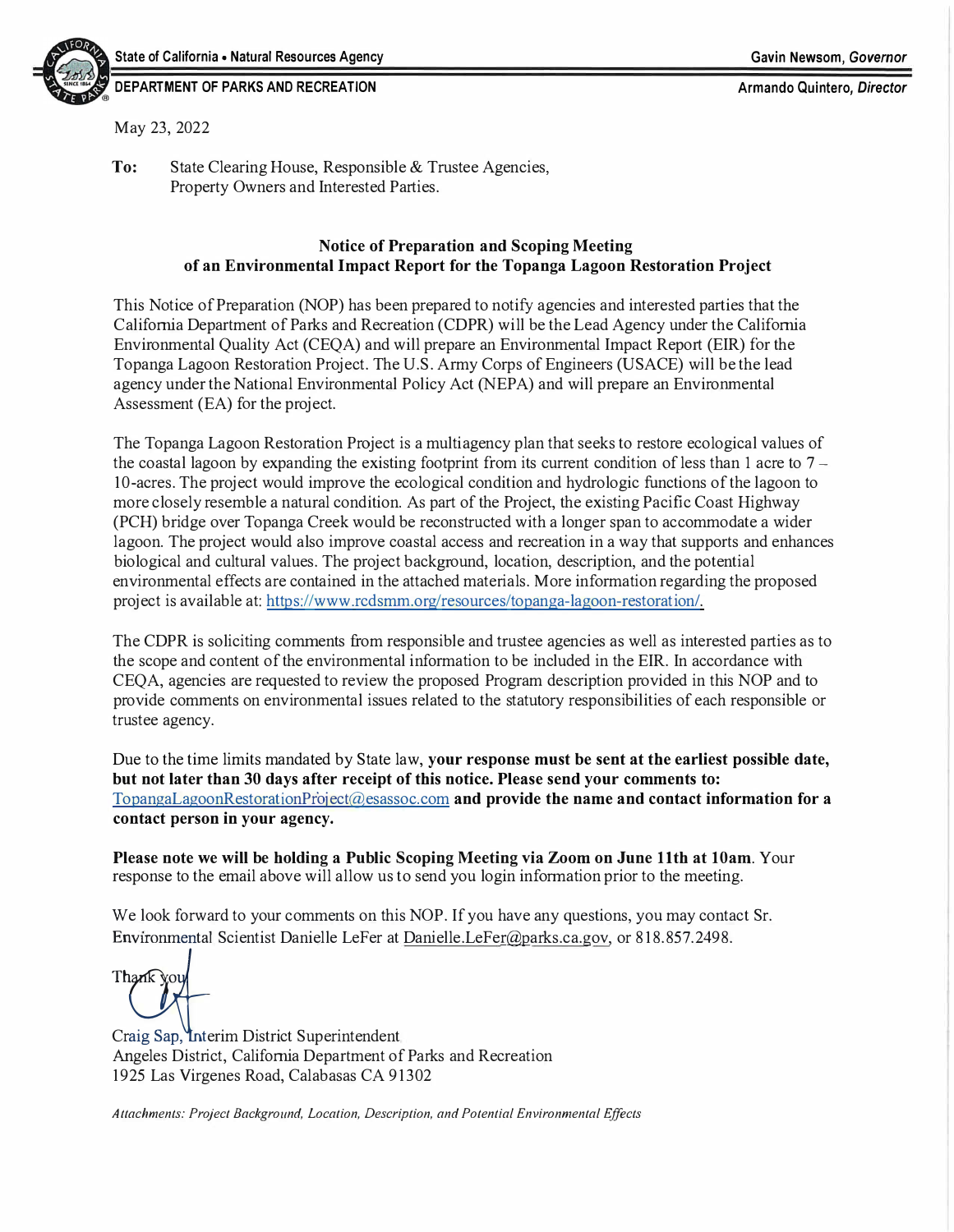### **PROJECT BACKGROUND**

 crossed by the PCH. The Topanga Lagoon is disconnected from the ocean by a sand berm for long The Topanga Lagoon is located at the mouth of Topanga Creek, which drains the Topanga Creek watershed within the Santa Ana Mountains. The lagoon is currently approximately 1 acre in size, and is periods of time. The sand berm is breached during large storm events. The historic lagoon area has been filled and developed over the years with buildings and hard-scape infrastructure. The beach adjacent to the lagoon hosts millions of visitors per year and is an important regional coastal access and recreation location.

grunion (Leuresthes tenuis). Despite the existing use patterns, Topanga Lagoon still hosts resources considered important at the regional, state, and national levels. A population of the federally endangered tidewater goby (*Eucyclogobius newberryi)* has been documented in the Topanga Lagoon since 2000. The only currently reproducing population of the federally endangered steelhead trout (*Onchorynchus mykiss,* Southern California DPS) within the Santa Monica Mountains is also present, although at very low levels. A wide range of other important species use the greater area such as protected nesting birds, state sensitive species like the arroyo chub (*Gila orcuttii*), western pond turtle (*Actinemys marmorata*), and two-striped garter snake (*Thamnophis hammondii*), among others. The beach supports a significant run of California

 parking lot and restroom along with several active businesses located along the PCH that are State Park The northern portion of the lagoon area is owned by the CDPR as part of Topanga State Park. It includes remnants of the historic Topanga Ranch Motel and associated beach parking. Visitor services include a concessions including Cholada; Wylie's Bait and Tackle; Rosenthal's Wine Bar and Patio; Topanga Ranch Motel; Reel Inn; Oasis Imports; and Malibu Feed Bin.

The PCH bridge owned by California Department of Transportation (Caltrans) bisects the lagoon and constrains the size of its mouth and channel. The lifeguard tower, beach, restrooms, and parking areas south of the PCH are managed by Los Angeles County Department of Beaches and Harbors (DBH) and are currently experiencing impacts from coastal erosion and storm surges.

## **PROJECT LOCATION**

The project encompasses 59 acres of Topanga State Park and Topanga Beach located on the coastal slope of the Santa Monica Mountains, west of the intersection of Topanga Canyon Boulevard (TCB) and State Route 1 PCH in unincorporated Los Angeles County (**Figure 1**). This is within the Topanga, CA U.S. Geological Survey (USGS) 7.5-minute quadrangle, Township 1S, Range 16W. The project area is located within the Santa Monica Mountains National Recreation Area (SMMNRA) but is owned and managed by three public entities: CDPR, DBH and Caltrans.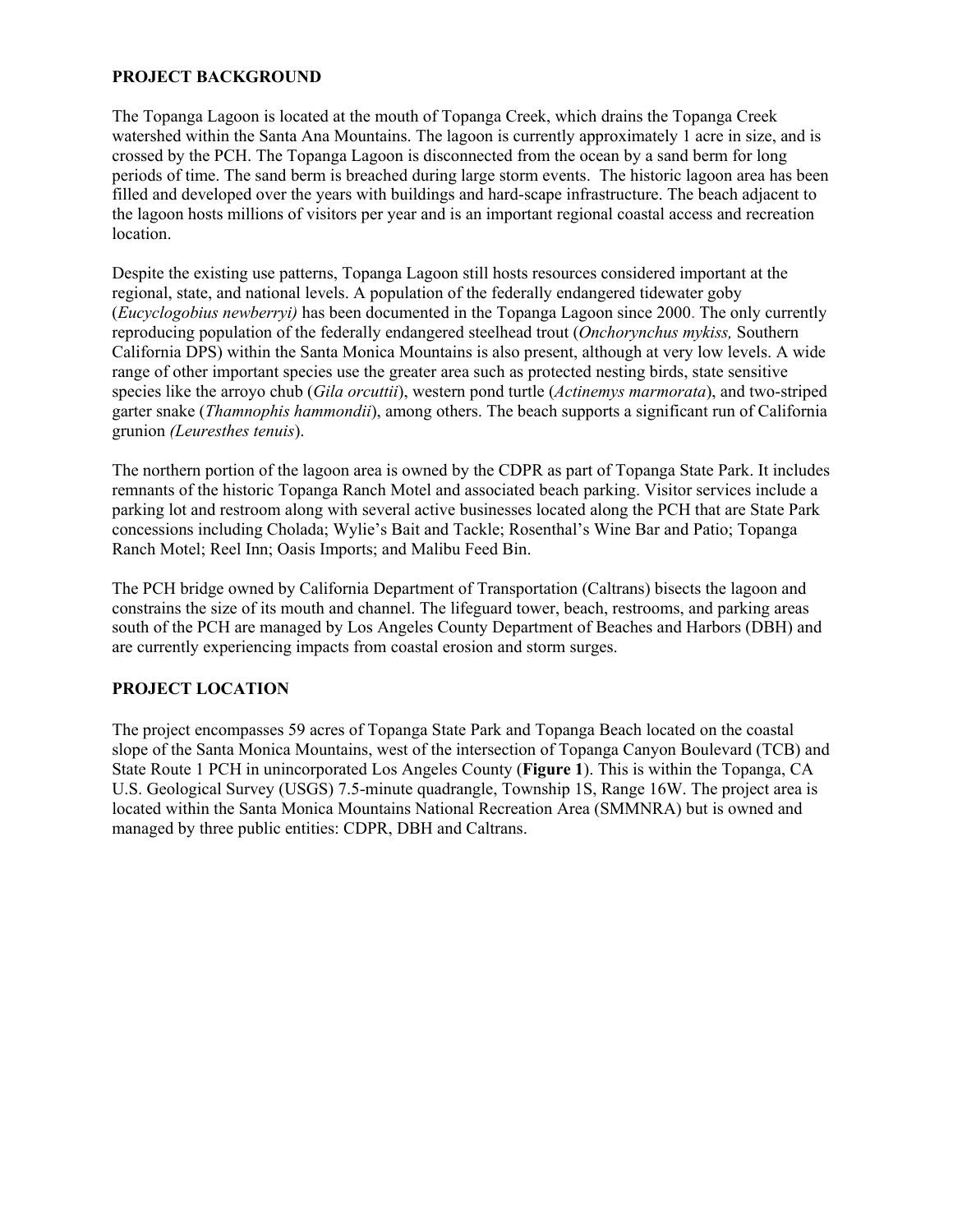

Meters

**Figure 1. Project Location and Planning Area.** 

### **PROJECT DESCRIPTION**

Three alternatives will be considered in the EIR/EA to restore the Topanga Lagoon in addition to a No Project Alternative. Each of these alternatives provides a different approach to restoring the lagoon area and adjacent seasonally wetted and riparian habitats, buffering its resources from future sea level rise, providing visitor serving functions and meeting the project goals.

## **Alternative 1, No Project Alternative**

 The EIR/EA will evaluate a No Project Alternative that will consider that no improvements would be conducted at the location. The EIR/EA would assume that project site would continue to function under existing conditions.

#### **Alternative 2, Maximum Lagoon Habitat, Removal of Motel. (9.5 wetted acres, with 27.8 riparian/transitional/upland acres restored and beach expansion to 4.39 acres).**

This alternative provides the maximum increase in lagoon, wetland, and riparian bank habitats. The project would include a substantial amount of grading and soil removal to re-contour the creek and lagoon to provide for a wider lagoon, refugia, and improved fish migration. The project includes restoration of more natural side channels connected to the western side of the existing lagoon based on historic topography and would allow the lagoon system to evolve to accommodate changing sea level and storm surge conditions.

The Topanga Ranch Motel and all current onsite business leases would be removed from the project area and would be replaced with riparian and transitional habitats. There is sufficient space along the TCB to replace all of the parking that currently exists.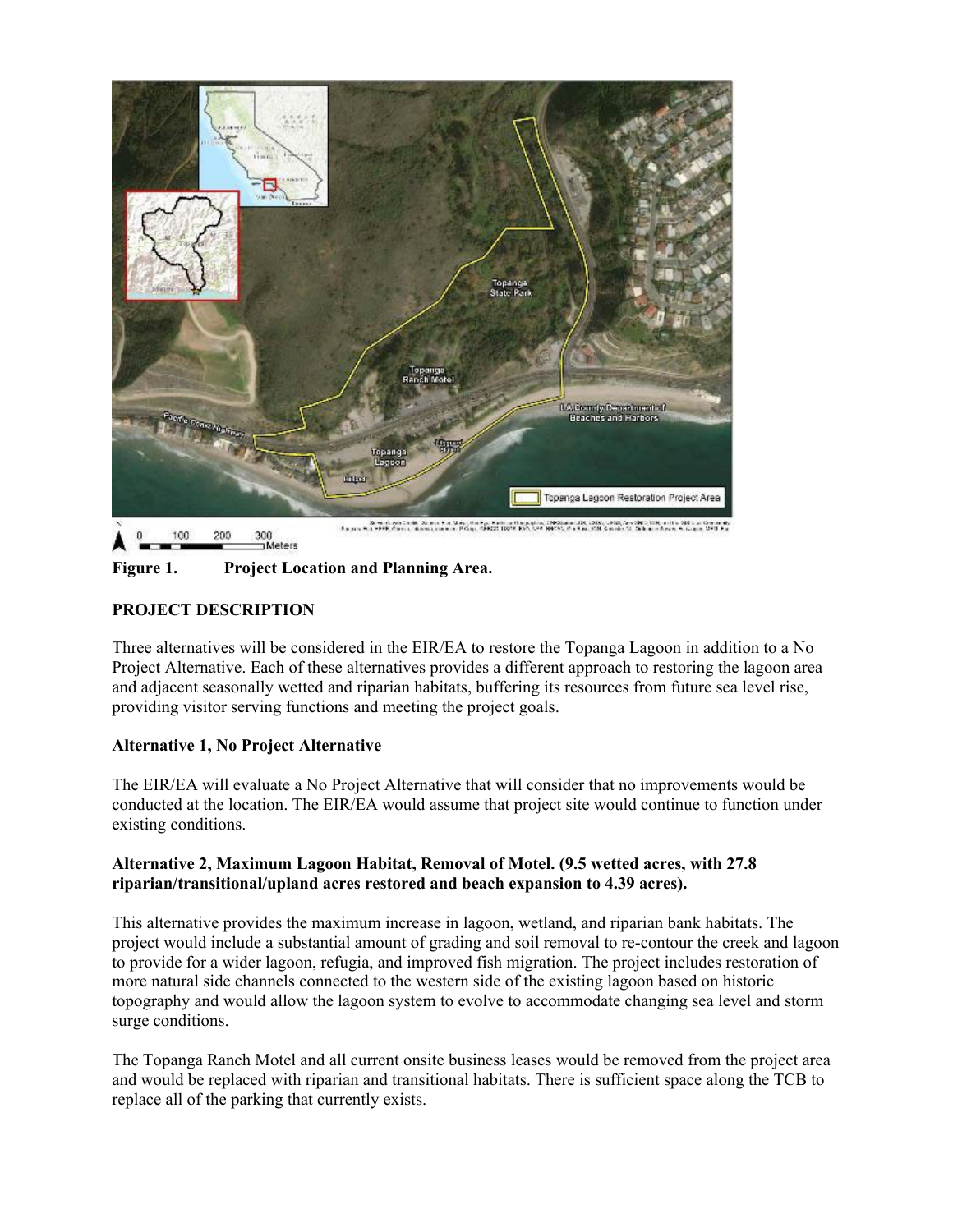The existing Caltrans bridge would be replaced with a longer one along the same road alignment in order to span the widened lagoon. The span of the new bridge would total 460 feet (200-foot primary span, with secondary/side spans of 130 feet each). This alternative includes ADA disabled parking spaces on the beach level, with additional recreational parking at the PCH upper level on the south side of PCH only.

The lifeguard headquarters, beach restroom and helipad would be demolished and rebuilt closer to the realigned access road and to each other on the same beach level.

Construction of this Alternative would be expected to last approximately 24 months.

### **Alternative 3, Limited Lagoon Habitat Expansion, Retention of Motel. (7.7 wetted acres, with 29.47 riparian/transitional/upland acres restored and beach expansion to 4.42 acres).**

 This alternative would expand the lagoon, wetland, riparian and transitional habitat in the west part of the existing creek channel, but not as extensively as Alternative 2. Grading and soil removal would be less extensive, and only the existing main channel within the lagoon area would be restored. Twenty-one Topanga Ranch Motel structures would be restored in their historic configuration, including relocation of some of the structures from the west side that is currently experiencing flood and bank erosion. One existing concession (restaurant lessee) would be remodeled and continue operation in place. However, no other business leases would remain. Additional parking on the north side of PCH may be retained. There is sufficient space along TCB to replace all of the parking that currently exists.

All of the changes to the new 460-foot Caltrans bridge (200-foot center span, with secondary/side spans of 130 feet each) would be the same as for Alternative 2. However, the access road alignment would be slightly to the east.

The lifeguard headquarters and beach restroom would be rebuilt closer to the realigned access road moving slightly east to enhance sight lines along the beach, and the helipad would be located at PCH with a gated separation from the west end of the parking lot on the same level.

Construction of this Alternative would be expected to last approximately 24 months.

## **Alternative 4, Maximum Managed Retreat, Partial Motel Retention. (7.6 wetted acres, with 29.48 riparian/transitional/upland acres restored and beach expansion to 4.56 acres).**

 of the current motor court access lane, which includes 17 structures, would be retained. Adjacent parking Partial or full relocation or replacement of public parking, business leases and overnight accommodations Under Alternative 4, the alignment of PCH would be moved northward, curving inland over the lagoon and expanding the maximum amount of beach area. The portion of the historic Topanga Ranch Motel east would be adjusted and a remodeled restaurant lessee would continue to operate. This alternative would provide an expanded lagoon, wetland, riparian and transitional habitats, primarily on the west side of the existing channel due to removal of all fill in that western area. No other business leases would remain. from the current location on the north side of PCH to the west side of TCB in the expanded project area could be developed in a subsequent design phase. There is sufficient space along TCB in that location to replace all of the parking that currently exists.

 Shoulder parking would be eliminated on the bridge spans, but would retain beach side parking spaces. Due to the curve of the alignment under Alternative 4, the Caltrans bridge roadway approach has the greatest length of all the Alternatives, though the actual span lengths are similar to the other alternatives with a total of 460 feet consisting of a 200-foot long center span and a 130-foot side span on each side.